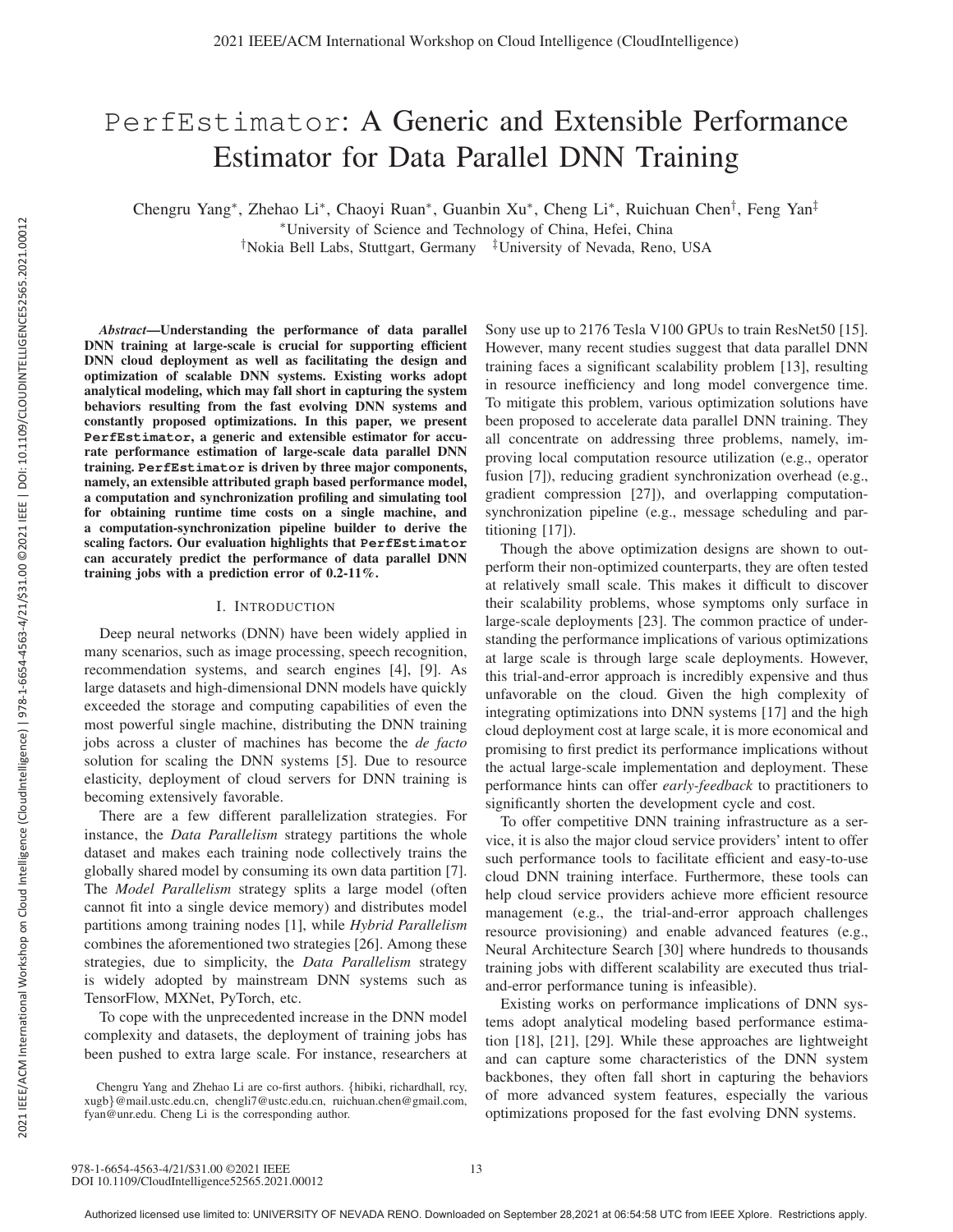To overcome the limitations of the analytical modeling based performance estimation, in this paper, we propose a generic and extensible performance estimator called PerfEstimator to address the following two major problems. First, to capture the training workflow and to be extensible to incorporate new optimization features, we build PerfModel, a performance model based on an attributed graph, where each vertex represents an operator (e.g., forward propagation and allreduce) and edges represent the ordering constraints between these operators, while the attributes on vertices indicate the time cost. This model is extensible, since one can easily add new operator-related optimizations into the underlying graph as well as the proper ordering constraints.

Next, to democratize large-scale estimation, we build ProfSim, a single-machine scale-simulation framework. We leverage the intra-job predictability [28], i.e., the time cost of local training operators are often constant even when the cluster expands, to profile the time cost of those scale-independent operators. For synchronization, given the cost of synchronizing gradients is difficult to profile without actual system deployments due to the cost varies with respect to different synchronization methods, cluster sizes, etc. To address this challenge, we adopt the simulation method [12] from the HPC community to obtain synchronization cost. PerfEstimator then uses the profiled and simulated time cost from ProfSim to populate the graph built by PerfModel for a given DNN model. Finally, PerfEstimator constructs the computation-synchronization pipeline by taking into account the ordering constraints plus time cost, and derives the overlapping ratio between computation and synchronization, which can be directly translated into scaling efficiency.

We prototype PerfEstimator and evaluate it with two widely used DNN models: VGG13 and ResNet50. Experiments primarily focus on testing PerfEstimator's effectiveness on original training flows at this early stage. Results indicate that PerfEstimator can accurately predict the performance of data parallel DNN training jobs with an impressive error of 0.2-10.9%. A large-scale validation study shows that we are able to perform the performance estimation with up to 128 nodes and the results are consistent with the training trend reported by literature. Finally, the gradient compression use case study validates PerfEstimator's extensibility for various optimizations.

## II. BACKGROUND AND RELATED WORK

## *A. Data parallel DNN training*

In a typical data parallel training, a group of training nodes consume disjoint data partitions and collectively train a globally shared DNN model through multiple iterations. In an iteration, each node takes a batch of data samples and performs a local training computation (including both forward and backward propagation phase) to produce the DNN model updates (a.k.a gradients). Following that, there is a gradient synchronization phase, in which locally produced gradients are exchanged and aggregated among all training nodes to compute the new model parameters, which then will be fed into the next iteration. This training process is repeated until the DNN model converges to a state where its loss is below a certain threshold or the maximum number of iterations have been performed.

The gradient synchronization can be done asynchronously to eliminate the negative impacts of a distributed barrier at a penalty of possibly not converging [16], [24]. Therefore, due to its simplicity and convergence guarantee, the strongest consistency model called Bulk Synchronous Parallel (BSP) has become the common practice [25]. Following this, we also align our work to BSP.

There are a family of gradient synchronization strategies to implement the synchronous gradient synchronization phase. One representative in this family is Parameter Server (PS) [11], [14], where training nodes are assigned either server or worker role. All parameter servers together keep a global copy of the parameters of the DNN model, while each worker maintains a local copy of the model parameters and performs neural network computation against its data shard to update its local parameters. Additionally, collective communication is an important component of distributed deep learning, which is boosted by a series of state-of-the-art technologies in High Performance Computing [3], such as reduce, gather, scatter, broadcast, allreduce, allgather, all-to-all, reduce-scatter, etc. These technologies, such as Horovod [20] and NCCL [2], which target low latency and high bandwidth, giving distributed deep learning great improvement in performance.

## *B. Existing performance modeling work*

Understanding performance of data parallel DNN training at large-scale is crucial for not only advising the hardware configurations for deploying DNN training jobs on the cloud, but also guiding the design and implementation of scalable DNN systems as well as various optimizations.

Recently, there are many related work that focus their interests on the performance modeling of data parallel DNN training. For example, Feng Yan *et al.* have proposed a performance model for estimating the scalability of distributed DNN training [29], primarily targeting Parameter Server. This model is further used to power a scalability optimizer that determines the optimal distributed system configuration that minimizes training time. Pelao [18] is another analytical performance model for the lean consumption of resources during the training of DNNs. It builds a mathematical analysis to compute the time cost of layer-wised computation, and embraces a simple communication model to predict the performance of synchronizing gradients via three strategies other than Parameter Server. Most recently, Shi *et al.* have combined both analytical and experimental analysis to understand the performance gaps among four state-of-the-art deep learning frameworks [21]. DNNMem [8] is an accurate estimation tool for GPU memory consumption of DNN models to reduce out-of-memory failures by also leveraging the iterativeness of DNN computation.

PerfEstimator is a generic, framework-independent and extensible performance estimator for large-scale data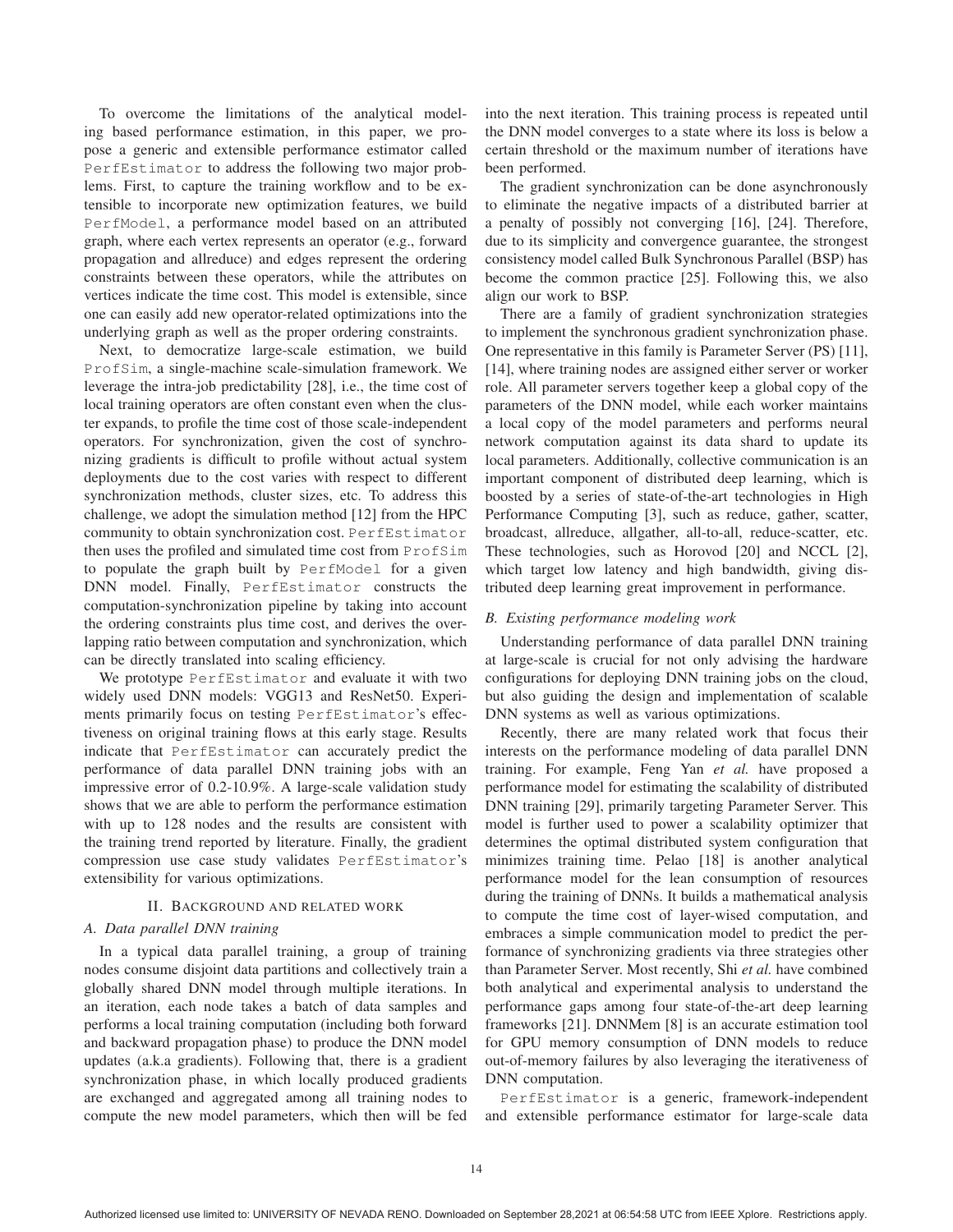



parallel DNN training. Our solution significantly differs from all the above mentioned existing work as we do not rely on any analytical model to capture the system behaviors, which may not be scalable and extensible to handle the evolution of current DNN systems and various newly proposed optimizations. In more details, we have the following nice properties: 1) we leverage the intra-job predictability of DNN training [28], where the computation cost is often stable w.r.t the cluster size increases. Therefore, instead of proposing a mathematical performance analysis for predicting computation cost, we take advantage of profiling tools to obtain the time cost for all DNN operators for avoiding accuracy loss; 2) we are neither targeting a particular deep learning frameworks nor a specific synchronization strategy. Instead, we rely on network simulator to predict network behaviors, which enables to specify existing or new synchronization strategy; and 3) we allow to extend our performance model to incorporate new optimization features for exercising new design choices.

#### III. DESIGN OF PERFESTIMATOR

To achieve accurate performance prediction for large-scale data parallel training, we build PerfEstimator with the following key system components: 1) PerfModel, a graphbased performance model that captures the training workflow and is extensible to incorporate new optimization features; and 2) ProfSim, a single-machine scale-simulation framework for profiling the time cost of training-related operators and simulating the gradient synchronization cost by taking into account the synchronization strategies and cluster size; and 3) Estimator combines the graph model and collected statistics to estimate the actual training performance without real deployments.

Figure 1 illustrates the high-level architecture and workflow of PerfEstimator. First, the required input configurations of PerfEstimator are: 1) neural network structures, 2) network configurations, e.g., the topology of network, the maximum bandwidth and link latency; and 3) device information, e.g., maximum FLOPS speed.

Once these parameters are in-place, ProfSim starts computation profiling and synchronization simulation both on a single machine. For computation profiling, ProfSim trains the target DNN model for a limited number of iterations to collect time costs of each training-related operator. Regarding synchronization simulation, ProfSim launches SimGrid [6], a simulator built in the HPC community, with user-specified network configurations and synchronization strategy. It is worth mentioning that ProfSim can be applied to both local clusters and clouds, since the cloud infrastructure has



Fig. 2. An illustration of ADAG of a typical simple 3-layer CNN (conv: convolution layer, ac: activation layer, fc: fully connected layer, ng: negotiation).

been evolving to become the optimal option for running HPC and AI workloads. At the end, PerfEstimator will use the profiled and simulated time cost from ProfSim to populate the graph built by PerfModel for any given DNN model. Following that, PerfEstimator will construct the computation-synchronization pipeline by taking into account the ordering constraints plus time cost, and finally compute the overlapping ratio between computation and synchronization, which can be directly translated into scaling efficiency.

## *A.* PerfModel *formalization*

PerfModel models the overall training process of a given job including both local computation (forward and backward propagation) and global synchronization (e.g., allreduce). We first formulate the performance model PerfModel as an attributed directed acyclic graph (ADAG), where each vertex represents the operators, e.g., forward propagation and allreduce, and edges represent ordering constraints between these operators, while the attributes on vertices indicate the time cost. This model is extensible, since one can easily add new operator-related optimizations into the underlying graph as well as the proper ordering constraints. Such abstraction will be proven useful and generic to facilitate later analysis and prediction of scalability of training jobs.

Figure 2 shows the ADAG of a simple 3-layer CNN, in which operators at the first and third layer in the backward propagation phase generate two gradients, respectively. As follows, we will introduce the necessary ordering constraints among operators, which cannot be violated during execution and play a key role in determining the degree of parallelism of data parallel DNN training.

First, as the operators in the forward propagation phase are executed sequentially from one layer to another. Thus, we have  $O_{fp}^{conv} \rightarrow O_{fp}^{ac} \rightarrow O_{fp}^{fc}$ , where O denotes operators,  $\rightarrow$ represents happened-before orderings, "fp" stands for forward propagation, while  $conv$ ,  $ac$  and  $fc$  correspond to operators of the three DNN layers. Upon the completion of the forward phase, the backward propagation phase will start immediately, and all its operators are also executed in a sequence but in a reversed order of the forward phase. Therefore, we have  $O_{fp}^{fc} \rightarrow O_{bp}^{fc}$ , and  $O_{bp}^{fc} \rightarrow O_{bp}^{ac} \rightarrow O_{bp}^{conv}$ , where "bp" stands for backward propagation.

In the backward propagation phase, when  $conv$  and  $fc$  layer produce gradients, the synchronization step will be triggered, including a negotiation operator  $(nq)$  and an allreduce operator, where the latter operator is used to globally aggregate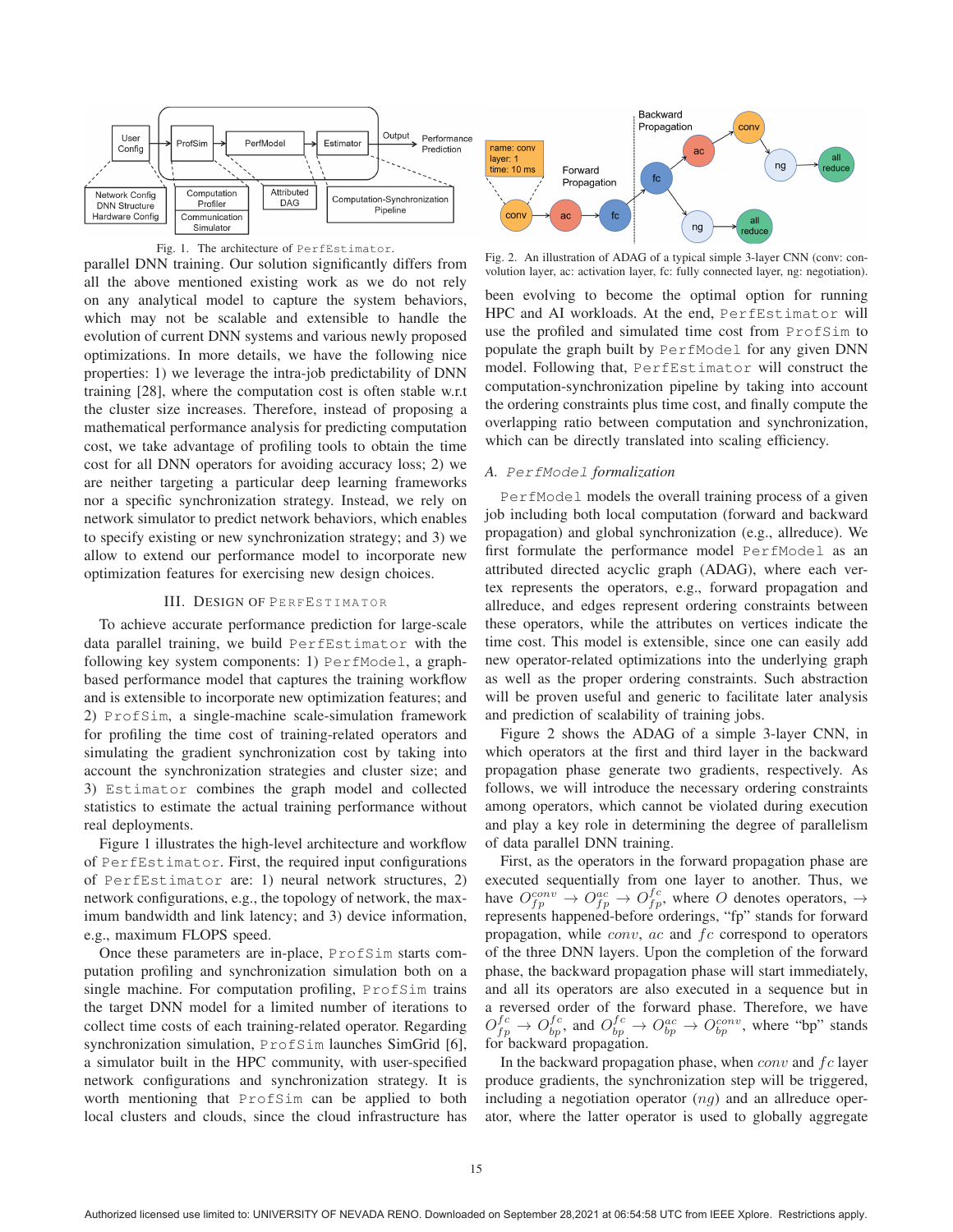

Fig. 3. An illustration of computation-synchronization pipeline, the axis at bottom is timeline.

gradients and broadcast new results, while the former operator is used to coordinate this process. Therefore, we have  $\hat{O}_{bp}^{fc} \rightarrow$  $O_{ng}^{fc} \rightarrow O_{allreduce}^{fc}$ , and  $O_{bp}^{conv} \rightarrow O_{ng}^{conv} \rightarrow O_{allreduce}^{conv}$ .

Unlike all the above ordering constraints, there are some operators that can run in parallel, e.g., the gradient synchronization of a layer and the backward propagation of the preceding layer (i.e.,  $O_{ng}^{fc} || O_{bp}^{ac}$  and  $O_{allreduce}^{fc} || O_{bp}^{ac}$ ).

## *B. Profiling and simulation*

Then, we annotate vertices of the above graph model with "time cost" attributes. First, for computation-related operators, PerfEstimator takes full advantage of existing builtin profilers in mainstream DNN systems to measure their costs throughout a limited number of training iterations on a single machine, for a given DNN model. Second, with regard to the synchronization cost involving network communication, we adopt SimGrid [6], a simulation framework for MPI applications, which works with collective communication primitives that are widely used in data parallel training. The major changes we introduce to SimGrid are the real codes of synchronization strategies, and network configurations of the target deployments (e.g., on the cloud). Then, the codes are actually executed by SimGrid and the predicted latencies will be reported when simulation is done.

#### *C. Computation-synchronization pipeline*

Finally, as the key step, PerfEstimator will project all operators in the ADAG built by PerfModel into a conceptional timeline, which corresponds to the pipeline of computation and synchronization of a single iteration of distributed DNN training. Figure 3 shows the computationsynchronization pipeline projected from the ADAG in Figure 2, where each box represents one operator, and the box length indicates the time cost. This pipeline begins with conv of the forward propagation phase and ends with allreduce for synchronizing gradients produced by conv of the backward propagation phase. The ordering constraints defined in the ADAG are all preserved in this pipeline. However, negotiation and allreduce operators can be executed in parallel with some backward propagation operators. Note that there is a gap between the negotiation and allreduce operator of the gradient produced by conv, since we assume the underlying network device has a single port and message sends are serialized.

To predict performance, we define scaling factor (
$$
\alpha
$$
) as:

$$
\alpha = \frac{O_{bp}^{l1}.end\_ts - O_{fp}^{l1}.start\_ts}{O_{allreduce}^{l1}.end\_ts - O_{fp}.start\_ts},
$$

where  $l_1$  stands for the first NN layer, while start\_ts and  $end\_ts$  are timestamps. This scaling factor describes the

TABLE I STATISTICS OF TRAINED MODELS.

| <u>Ummundo Ummund mudd</u> |            |              |           |  |
|----------------------------|------------|--------------|-----------|--|
| Name                       | total size | max gradient | #gradient |  |
| VGG13 [22]                 | 507.54MB   | 392MB        | 26        |  |
| $ResNet50$ [10]            | 97.46MB    | 9MB          | 155       |  |

overlapping ratio of computation and synchronization. The value higher, the scalability of the corresponding setup better. Following this, we can estimate the performance  $p_n$  of a data parallel DNN training job across  $n$  training nodes as  $p_n = p_1 \times n \times \alpha$ , where  $p_1$  stands for the single-node training performance.

## IV. PRELIMINARY EVALUATION

In this section we present the preliminary evaluation of PerfEstimator, which only demonstrates its efficiency on original training flows with no optimization features. We leave the extensibility validation in future work. First, we evaluate the accuracy of PerfEstimator by comparing its results against testbed measurements of actual deployment. Second, we perform a large-scale validation study for PerfEstimator by checking whether it can predict correct performance trends when the training scale is very large.

#### *A. Experimental setup*

We run ProfSim on a single server with 512 GB DRAM, two 16-core Intel(R) E5-2620 v4 processors and 1 NVIDIA Geforce GTX 1080 Ti GPU. The time cost of local training operators and synchronization operators are profiled by the built-in profiler of MXNet and the SimGrid simulation framework(3.18), respectively. We only specify MPI\_allreduce for synchronizing gradients in SimGrid, and leave the examination of other strategies, such as NCCL, as our future work.

For prediction references, as shown in Table I, we train two widely-used DNN models, VGG13 and ResNet50, with the ImageNet dataset [19], over a cluster of 12 physical nodes, each of which has the identical configuration as above but smaller DRAM (64GB). They are connected via 10Gbps Ethernet. Each node runs CentOS7.6, CUDA 10.1, cuDNN 7.5.1, OpenMPI 3.1.2, MXNet 1.6.0, and Horovod 0.19.4. Though not replicating experiments with clouds like AWS, we align the configurations of our local machines to those of the EC2 *p3.2xlarge* instance, e.g., 10Gbps network, 1GPU per machine, for performance references.

## *B. Accuracy validation of* PerfEstimator

*1) Validation with VGG13:* VGG13 [22] contains 10 convolution layers and 3 fully connected layers. One of the important features of VGG13 is that the communication overhead of VGG13 in distributed training is high because it requires large size gradient to be transmitted in the network. Therefore, the communication operators play an important role in the operator execution pipeline of VGG13.

First, we profile the computation cost of each computation operator on a single GPU using MXNet [7] profiler and Chrome tracing tool, setting batch size to be 32. Then, we use the SimGrid simulation framework [6] to get the predicted time cost of allreduce operators of VGG13.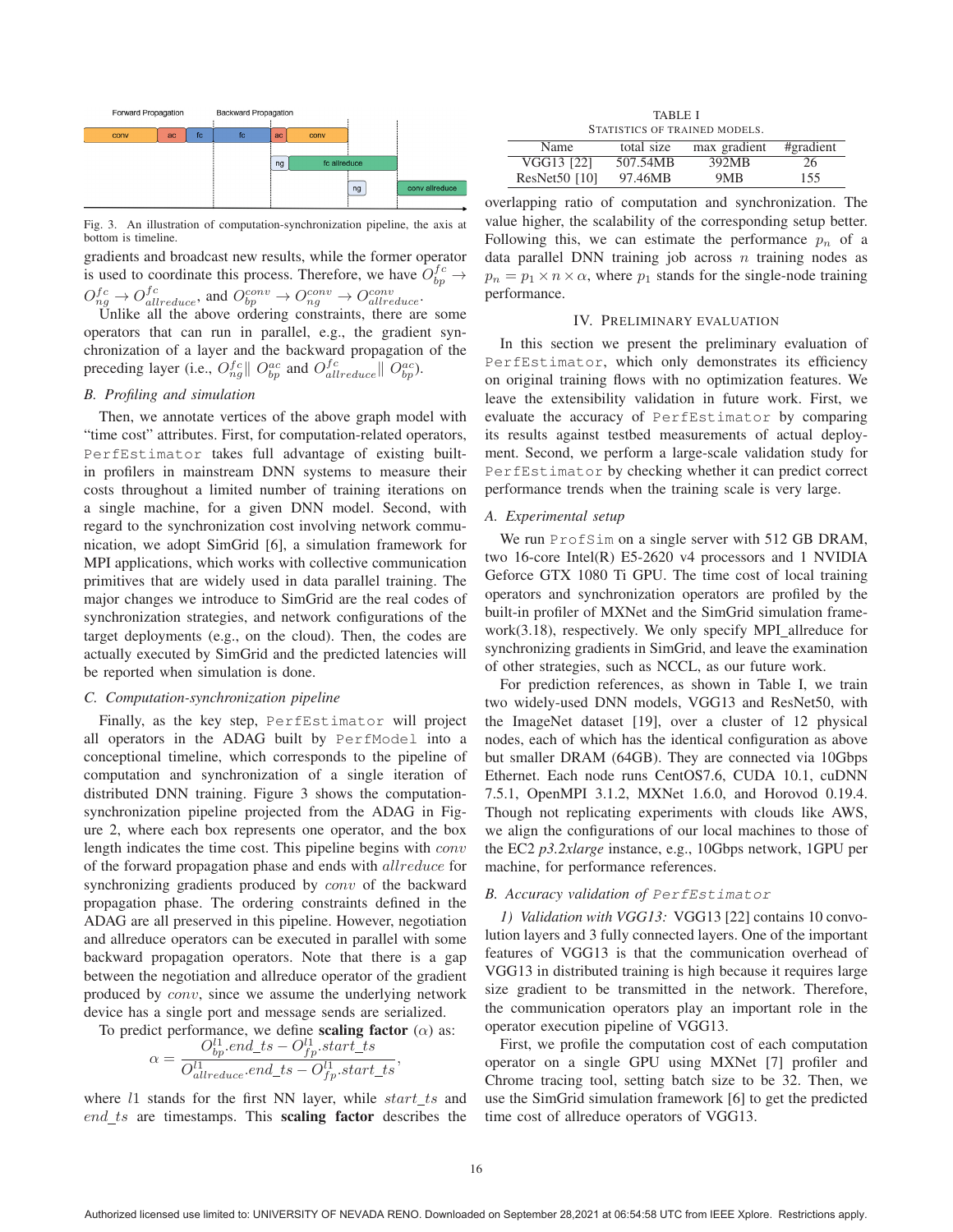

Fig. 4. Computation-synchronization pipeline of VGG13 over 12 nodes.

TABLE II REAL VS. PREDICTED ITERATION TIME OF VGG13

| $\#$ node | real(s) | Our          | Paleo        | Our       | Paleo     |  |  |  |
|-----------|---------|--------------|--------------|-----------|-----------|--|--|--|
|           |         | predicted(s) | predicted(s) | error     | error     |  |  |  |
|           | 1.307   | 1.283        | 1.317        | $-1.84\%$ | $0.77\%$  |  |  |  |
| 8         | 1.498   | 1.466        | 1.908        | $-2.14\%$ | 27.37%    |  |  |  |
| 12        | 1.562   | 1.534        | 2.500        | $-1.79\%$ | $60.05\%$ |  |  |  |

Table IV shows the comparison between simulated time cost and real time cost of allreduce operators when the cluster size is 12. The errors between real and simulated allreduce duration range from 2% to 10%. We think the network fluctuation in real time, and the overhead of SimGrid may be the reasons that lead to this network simulation error. Allreduce simulation for gradients with small message may suffer more from these reasons than large size gradients. For large size messages, the simulator performs well, e.g., the allreduce simulation result of gradient fc0 weight has error around 5%. Considering this gradient occupies more than 70% of the total size of this model, error of total transmission time prediction is mainly impacted by errors of allreduce simulation of large gradients.

With the above results, based on PerfModel, we visualize the computation-synchronization pipeline of VGG13, drawn in the same way with Figure 3, as Figure 4 shows. One thing to note here is that we also take the operator switch time into account, which is set to be 10us based on real profiled results.

From the pipeline, we can easily get the predicted iteration time and scalability factor using formula proposed in section III. First, we compare in Table II the real iteration time against the predicted iteration time from 4 to 12 nodes, with batch size being 32. Results show PerfEstimator achieves less than 3% prediction error for VGG13. Here, we also compare our results with Paleo [18]. With a four-node deployment, the predicted iteration time costs by both systems are almost equally accurate. However, when the cluster size increases, the prediction accuracy of Paleo keeps decreasing, while the one of PerfEstimator remains roughly unchanged. This is because that Paleo totally relies on theoretical analysis, and fails to accurately capture network behaviors at large scale. Furthermore, to validate the correctness of scalability factor  $\alpha$ , we compare the real training performance with the predicted training performance using formula in section III, and predictions with  $\alpha$  achieve less than 3% error with results shown in table III.

Finally, Table IV compares the simulated time costs of allreduce operators against those of real tests w.r.t different gradient sizes. The simulated results look similar to the real numbers

TABLE III REAL VS. PREDICTED SCALING PERFORMANCE OF VGG13

| $#(\text{node})$ | real<br>#(batch/s) | $\alpha$ | predicted<br>#(batch/s) | error    |
|------------------|--------------------|----------|-------------------------|----------|
|                  | 5.040              |          | Ø                       | Ø        |
| 4                | 3.060              | 0.155    | 3.118                   | $+1.87%$ |
| 8                | 5.340              | 0.135    | 5.457                   | $+2.18%$ |
| 12               | 7.684              | 0.129    | 7.823                   | $+1.83%$ |

TABLE IV COMPARISON BETWEEN REAL AND SIMULATED ALLREDUCE DURATION OF VGG13, NUMBER OF NODES  $= 12$ .

| $0.1, 0.01, 0.1, 0.01, 0.01, 0.00, 0.00, 0.00, 0.00, 0.00, 0.00, 0.00, 0.00, 0.00, 0.00, 0.00, 0.00, 0.00, 0.00, 0.00, 0.00, 0.00, 0.00, 0.00, 0.00, 0.00, 0.00, 0.00, 0.00, 0.00, 0.00, 0.00, 0.00, 0.00, 0.00, 0.00, 0.00, $ |          |          |                |           |  |
|--------------------------------------------------------------------------------------------------------------------------------------------------------------------------------------------------------------------------------|----------|----------|----------------|-----------|--|
| gradient                                                                                                                                                                                                                       | size(KB) | real(ms) | simulated (ms) | error     |  |
| conv0 weight                                                                                                                                                                                                                   | 6.75     | 0.332    | 0.350          | $+5.42%$  |  |
| conv <sub>0</sub> bias                                                                                                                                                                                                         | 0.25     | 0.289    | 0.307          | $+6.23%$  |  |
| conv1 weight                                                                                                                                                                                                                   | 144      | 1.953    | 1.904          | $-2.51\%$ |  |
| conv4 bias                                                                                                                                                                                                                     |          | 0.457    | 0.414          | $-9.41\%$ |  |
| fc0 weight                                                                                                                                                                                                                     | 401408   | 974.067  | 1026.463       | $+5.38%$  |  |

TABLE V REAL VS. PREDICTED ITERATION TIME OF RESNET50.

| $#(\text{node})$ | real(s) | predicted(s) | error      |
|------------------|---------|--------------|------------|
|                  | 0.329   | 0.365        | $+10.94\%$ |
|                  | 0.439   | 0.440        | $+0.23\%$  |
| 12               | 0.529   | 0.511        | $-3.40\%$  |

TABLE VI REAL VS. PREDICTED SCALING PERFORMANCE OF RESNET50.

| $#(\text{node})$ | real<br>#(batch/s) | $\alpha$ | predicted<br>#(batch/s) | error     |
|------------------|--------------------|----------|-------------------------|-----------|
|                  | 6.262              |          | Ø                       | Ø         |
|                  | 12.158             | 0.438    | 10.959                  | $-9.86%$  |
| 8                | 18.223             | 0.363    | 18.182                  | $-0.23%$  |
| 12               | 22.684             | 0.313    | 23.483                  | $+3.52\%$ |

with prediction errors ranging from 2.51 to 9.41%. This says that the accurate simulation of gradient synchronization leads to the accurate overall performance prediction.

2) Validation with ResNet50: ResNet50<sup>1</sup> [10] contains 53 convolution layers, 53 batch normalization layers and 1 fully connected layers. The gradients to be transmitted during training of ResNet50 are much smaller than VGG13's, but the number of gradients to be transmitted is much larger than VGG13's. We repeat the same progress as what we have done with VGG13 to get the performance prediction of ResNet50 using Mxnet [7] and SimGird [6]. Part of the simulation time, ResNet50 prediction result and scalability factor  $\alpha$ 's validation are listed in Table V, and Table VI, respectively. The error of iteration time prediction (Table V) and the error of scalability factor prediction (Table VI) are both below 11%, which verifies that PerfEstimator is accurate. Prediction of ResNet50 shows to be more unstable than VGG13. This is mainly caused by the large number of small gradients of ResNet50. While the simulated communication time cost of these small gradients remains almost the same, the real time cost of these gradients shows to be unstable and deviates from the theoretical value because of network fluctuation, which is reflected by the instability of prediction error.

<sup>1</sup>Here, among all variants, we use ResNet50v1.